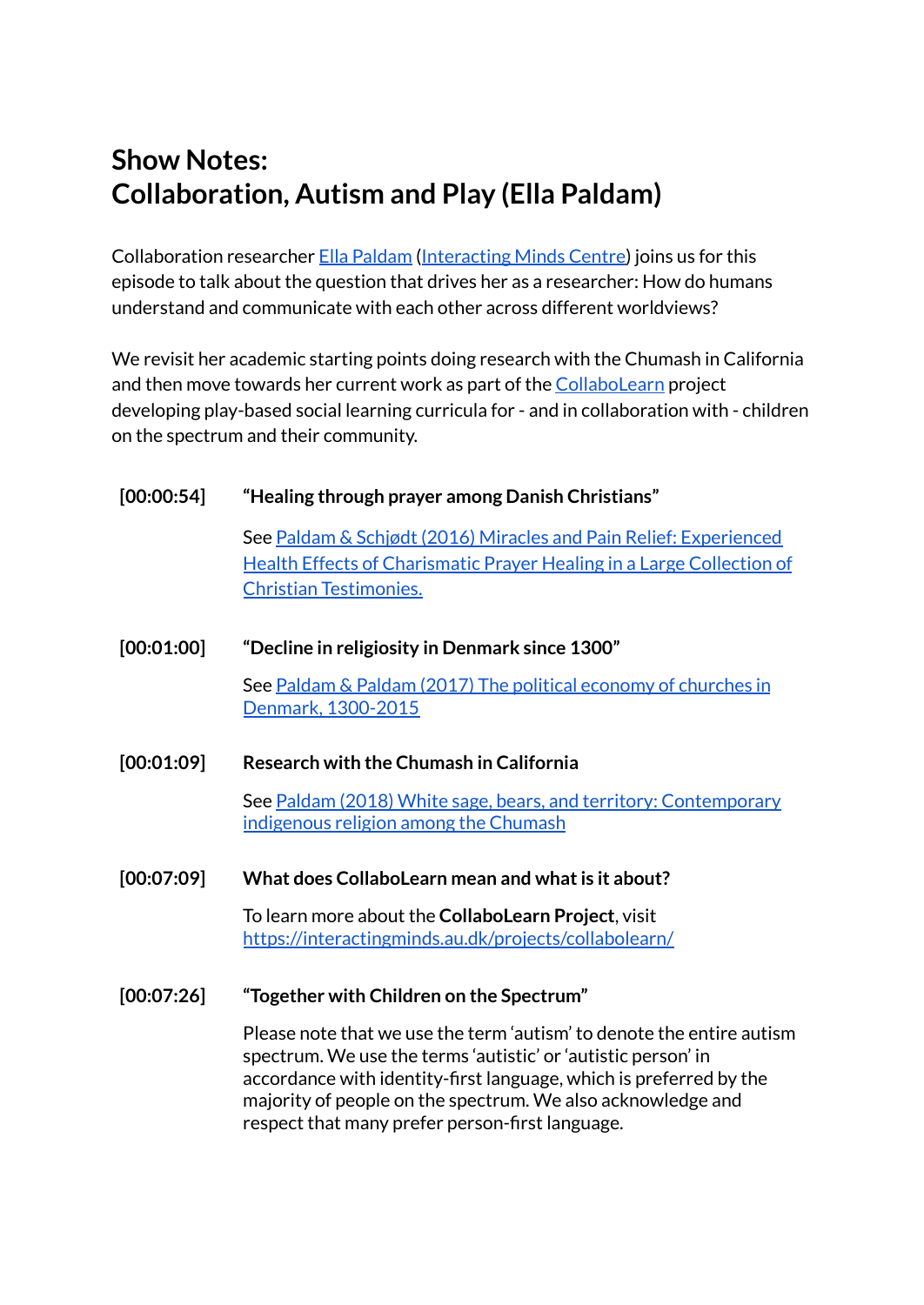#### **[00:12:48] "When reading your work.. I was really intrigued.. You framed it as the double-empathy problem"**

The work is referring to a forth-coming paper describing also the previously discussed shift in the field of autism. As soon as the paper has been published, we will update the Show Notes.

#### **[00:17:42] [Langagerskolen](https://langagerskolen.aarhus.dk/) (Website only in Danish)**

Langagerskolen is a specialised public school in Aarhus (Denmark) for students with Autism Spectrum Disorders and / or severe ADHD.

**[00:21:08]** The video clip analysis Ella is describing is part of a forth-coming paper of the CollaboLearn group. As soon as the paper has been published, we will update the Show Notes.

## **[00:27:15] [Pedagogy](http://projectzeroebx76xq5h9.devcloud.acquia-sites.com/projects/pedagogy-of-play) of Play (PoP) project at Projezt Zero**

Pedagogy of Play is a research collaboration between the LEGO Foundation and Project Zero, a research organisation at the Harvard Graduate School of Education. The project began in 2015 at International School of Billund, Denmark, and expanded to research sites in South Africa, the United States, and Colombia. At each site, educators and researchers work together to explore culturally relevant models of playful learning.

[Indicators](http://projectzeroebx76xq5h9.devcloud.acquia-sites.com/resources/indicators-of-playful-learning-international-school-of-billund) of Playful Learning at the International School of Billund.

#### **[00:30:14] Kolb's Experiential Learning Cycle**

See, for instance, Kolb (1984) [Experiential](https://www.researchgate.net/publication/235701029_Experiential_Learning_Experience_As_The_Source_Of_Learning_And_Development) Learning: Experience As The Source Of Learning And [Development](https://www.researchgate.net/publication/235701029_Experiential_Learning_Experience_As_The_Source_Of_Learning_And_Development)

#### **[00:35:24] Tinkering Studio atthe Exploratorium**

"Tinkering is a hands-on learning approach and way to develop understanding about the world. Learning through tinkering relies on direct experiences with real phenomena, things that learners can see and touch." - Tinkering Studio Website

See **<https://www.exploratorium.edu/tinkering>**